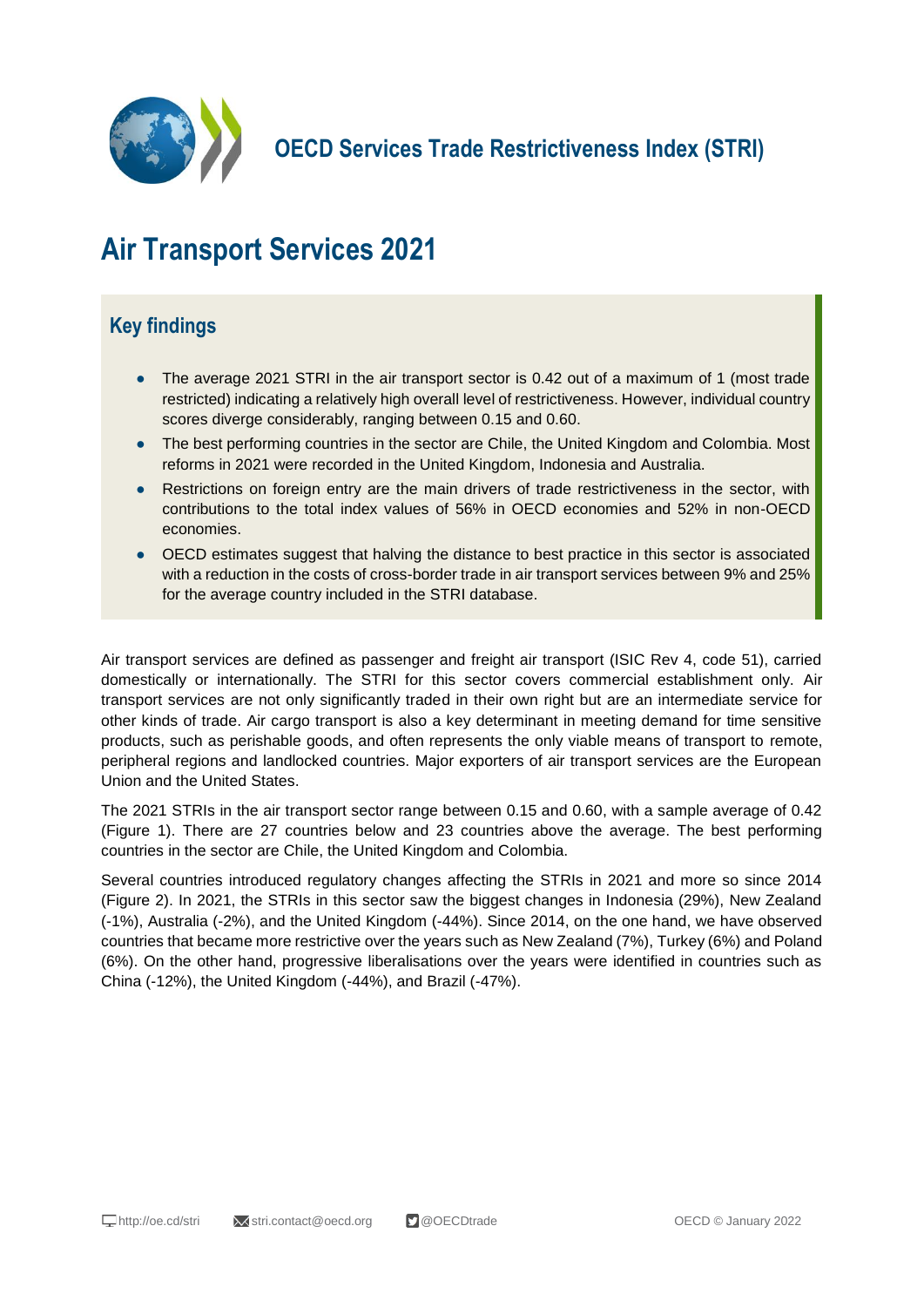### **Figure 1. STRI in air transport services, 2021**



Note: The STRI indices take values between zero and one, one being the most restrictive. The indices are based on laws and regulations in force on 31 October 2021. The STRI regulatory database covers the 38 OECD countries, Brazil, China, India, Indonesia, Kazakhstan, Malaysia, Peru, Russian Federation, Singapore, South Africa, Thailand, and Viet Nam.

The statistical data for Israel are supplied by and under the responsibility of the relevant Israeli authorities. The use of such data by the OECD is without prejudice to the status of the Golan Heights, East Jerusalem and Israeli settlements in the West Bank under the terms of international law. Source: OECD STRI database (2021).



# **Figure 2. Change since 2014 and change in the last year, by country**

Note: Selection criteria for Panel A was based on largest absolute changes since 2020. Panel B selection is the three largest increases, and the three largest decreases in the STRI since 2014.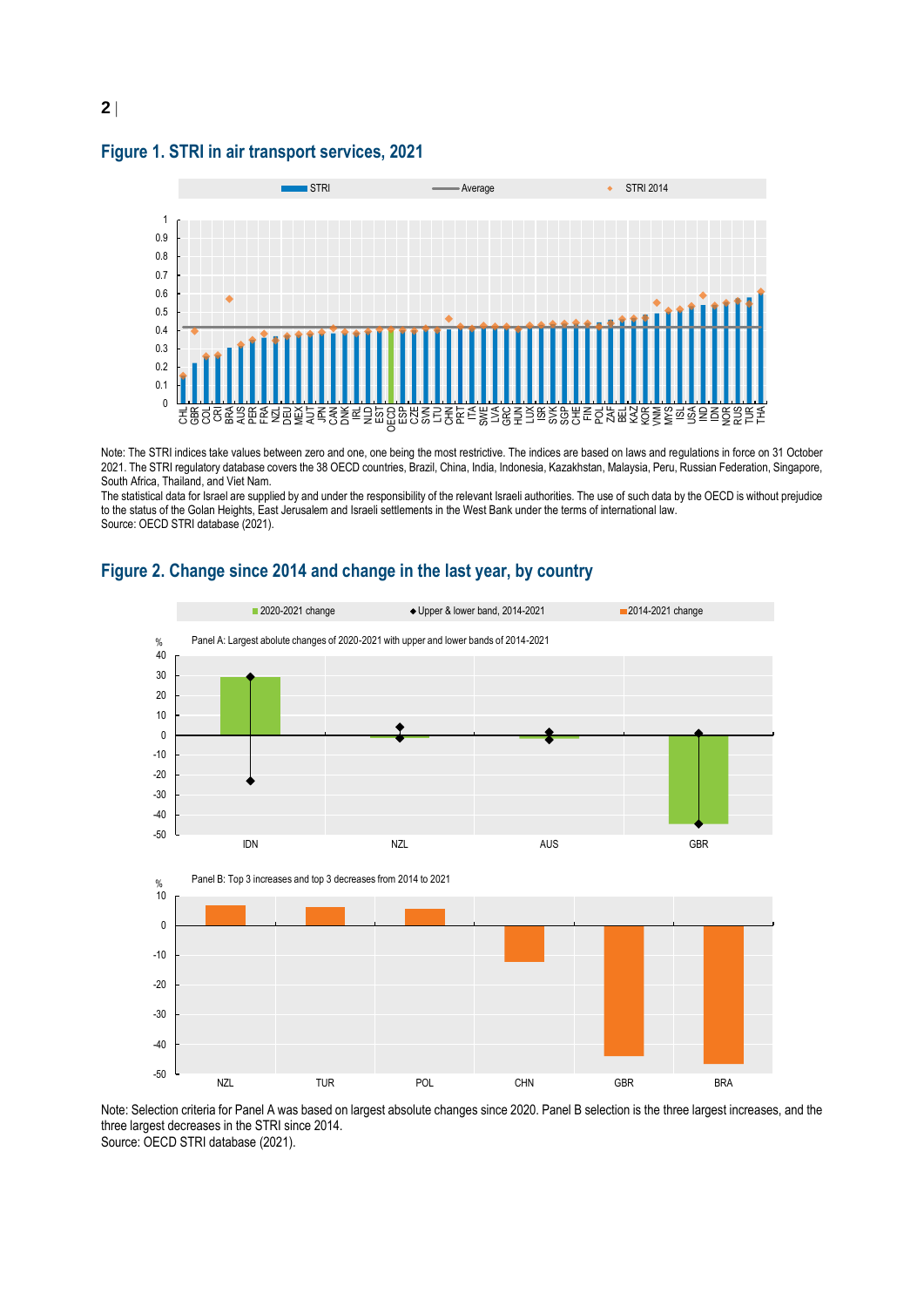

# **Figure 3. STRI policy areas for air transport services by OECD and non-OECD economies, 2021**

Source: OECD STRI database (2021).

The measures in the STRI database are organised under five policy areas (Figure 3). Restrictions on foreign entry include barriers related to establishing and operating companies such as foreign equity limits or requirements on board of directors and cross-border data flows. Restrictions on the movement of people cover barriers that affect the temporary entry of foreign services providers through quotas, labour market tests and short durations of stay. Other discriminatory measures include discrimination of foreign services suppliers as far as taxes, subsidies and public procurement are concerned. Barriers to competition include information on anti-trust policy, government ownership of major firms and the extent to which governmentowned enterprises are exempt from competition laws. Regulatory transparency includes information on consultations and dissemination prior to laws and regulations entering into force. It also records information on obtaining a license or a visa. In this sector, barriers related to restrictions on foreign entry are most prominent and amount to 56% in OECD economies and 52% in non-OECD economies.

Table 1 lists the most relevant restrictions identified in each policy area. Under restrictions on foreign entry, common impediments include screening foreign investments in aviation and residency requirements for at least one of the airlines' board members. An important barrier in air transport relates to limitation on foreign equity. Over 40 countries in the sample restrict foreign equity participation in both domestic and international air transport services to less than 50%. The lease of foreign aircrafts with crew (wet lease) is prohibited or subject to prior approval in 42 countries as well. Restrictions to the movement of people include mostly short permitted durations of initial stay and labour market tests for contractual and independent services providers. Under other discriminatory measures, barriers related to accessing public procurement markets for foreign tenderers remain the most common challenge. Regarding barriers to competition, several countries maintain public ownership in aviation, usually also restricting foreign ownership in these firms. Non-competitive slot allocation is common as well, with most countries assigning slots in high demand airports based on historical rights, typically forbidding the commercial exchange of slots. However, in almost all countries, after the allocation of historic slots, half of the remaining slot pool is allocated to new entrants. Under barriers related to regulatory transparency, cumbersome visa conditions for air crew and procedural hurdles related to business visas are the most common challenges in this sector. In addition, the public consultation process for new legislative instruments falls short of best practice in 11 countries.